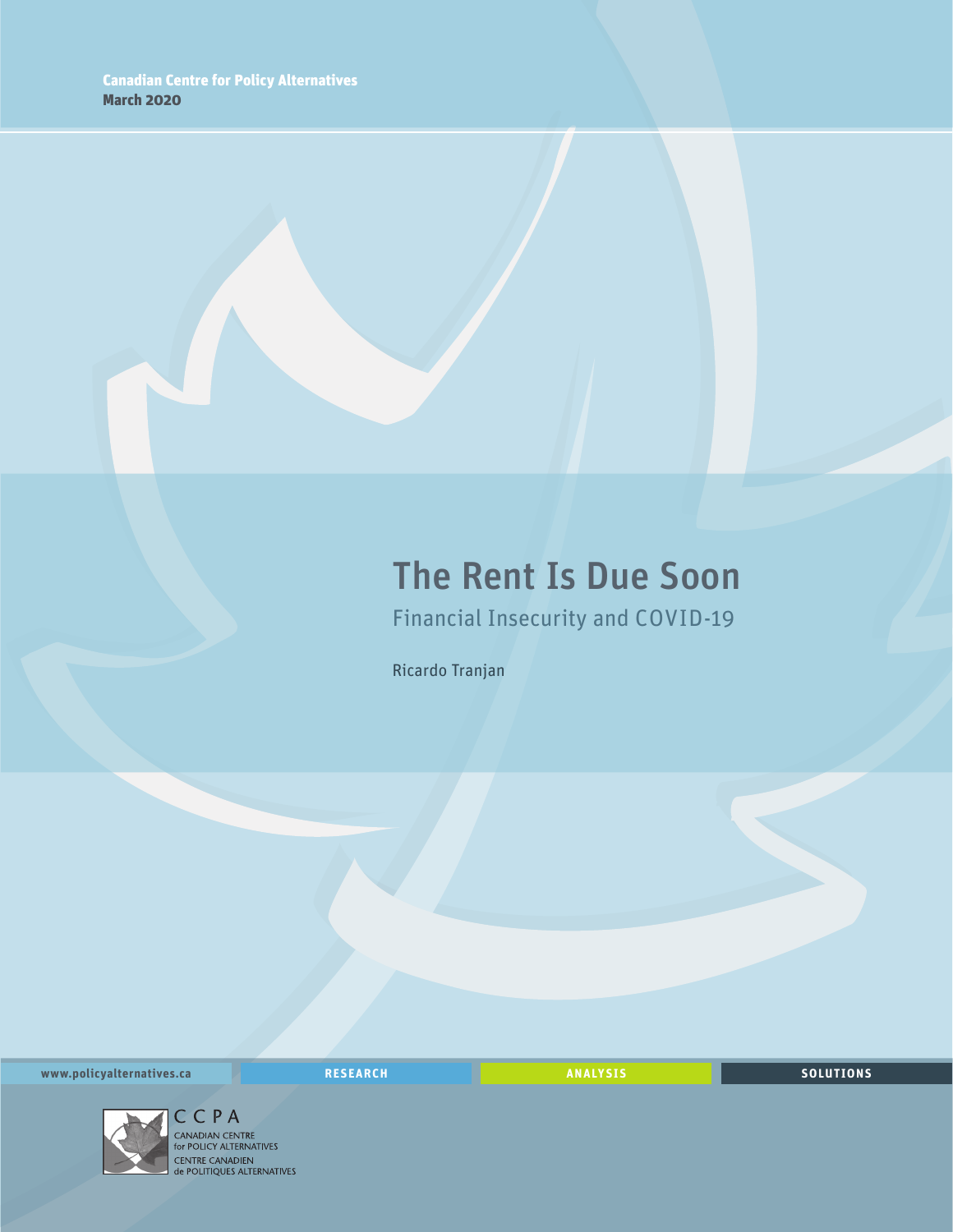

CCPA CANADIAN CENTRE<br>for POLICY ALTERNATIVES CENTRE CANADIEN<br>de POLITIQUES ALTERNATIVES

**ISBN 978-1-77125-499-1**

This report is available free of charge at www.policyalternatives.ca.

#### **Please make a donation...**

**Help us to continue to offer our publications free online.**

With your support we can continue to produce high quality research—and make sure it gets into the hands of citizens, journalists, policy makers and progressive organizations. Visit www.policyalternatives.ca or call 613-563-1341 for more information.

The CCPA is an independent policy research organization. This report has been subjected to peer review and meets the research standards of the Centre.

The opinions and recommendations in this report, and any errors, are those of the authors, and do not necessarily reflect the views of the funders of this report.



#### **About the author**

Ricardo Tranjan is a political economist and senior researcher with the CCPA's Ontario office.

#### **Acknowledgments**

The author would like to thank David Macdonald and Randy Robinson for insightful comments that helped to shape this report.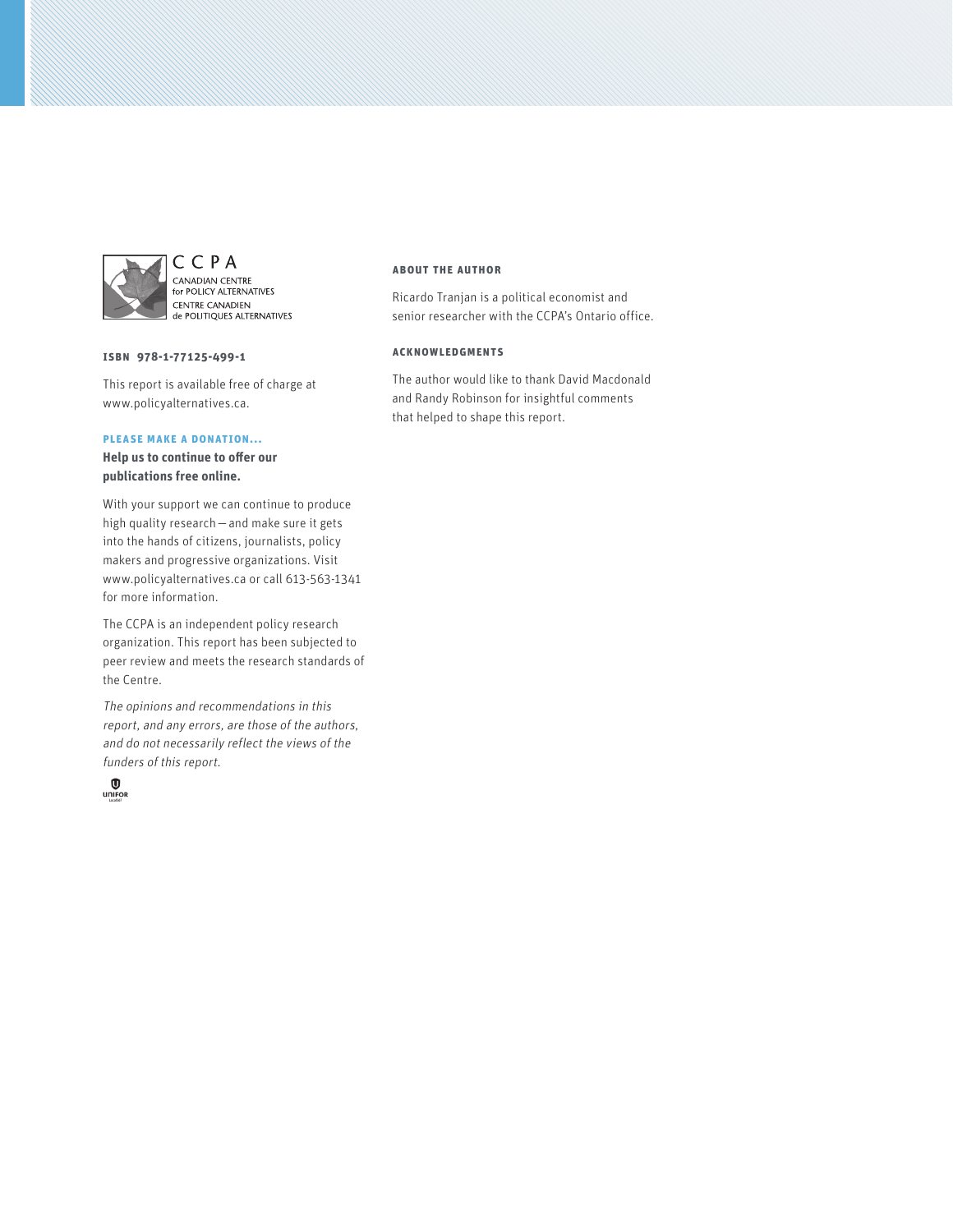### **[The Rent Is Due Soon](#page-3-0)**

- [Living Paycheque to Paycheque](#page-4-0)
- [A Coast-to-Coast Crisis](#page-6-0)
- [The Grown-up Conversation: Rent Deferrals and Rent Forgiveness](#page-7-0)
- **[Notes](#page-9-0)**
- **[Appendix](#page-10-0)**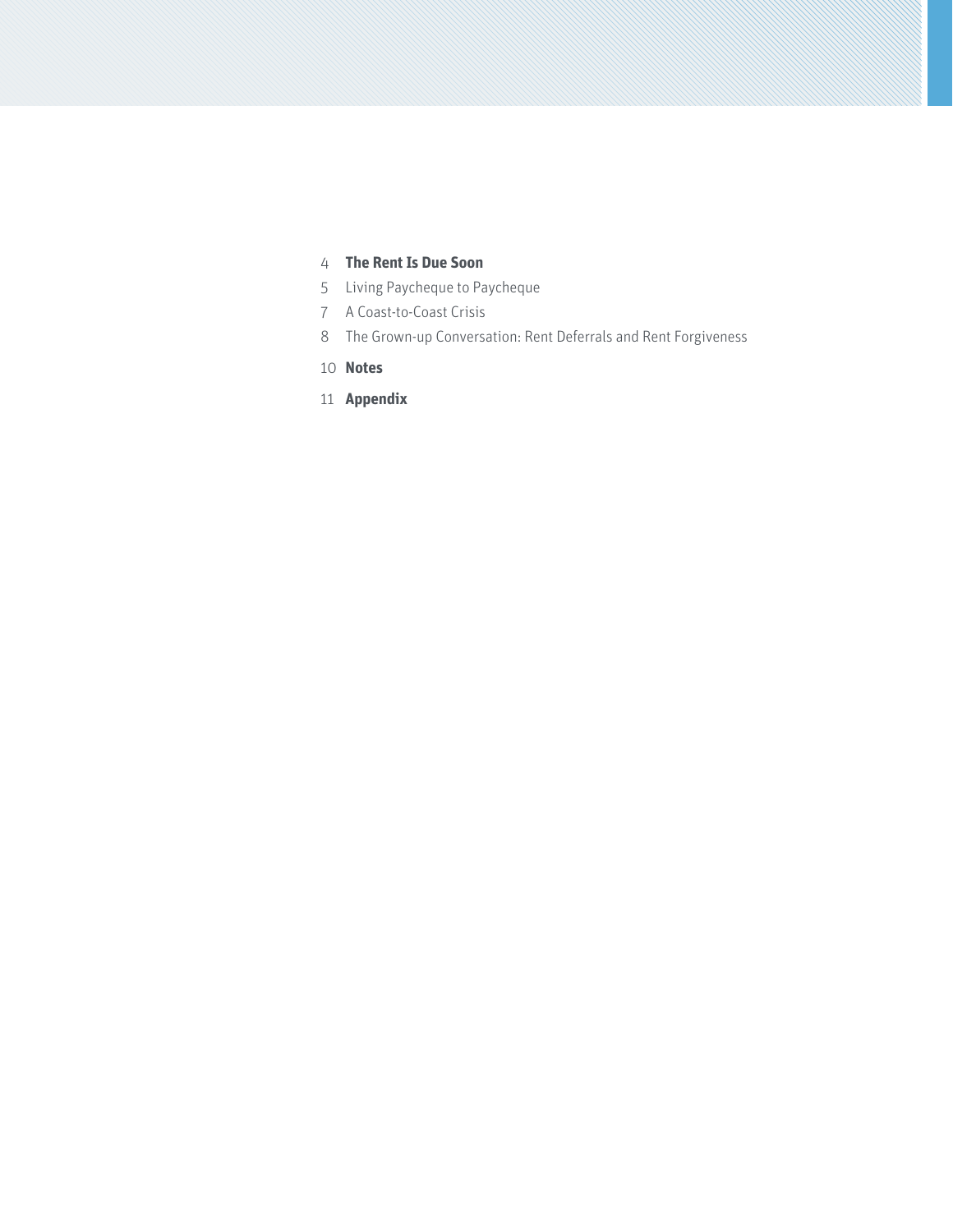# <span id="page-3-0"></span>The Rent Is Due Soon

Financial Insecurity and COVID-19

The federal government has announced \$27 billion in measures intended to mitigate the economic hardship brought about by the COVID-19 pandemic.<sup>1</sup> The public response has been positive. When the economy slows down, governments are supposed to ramp up spending, making money go around, so businesses continue to operate and people continue to consume. The federal government has shown it is willing to do so, and that's good news.

But time is of the essence, and these income supports will not reach people's bank accounts for weeks or even months. Middle-income families can tap into their savings to bridge from here to there. Low-income families don't have the same luxury.

Of particular concern is the 3.4 million Canadian households who rent and whose primary source of income is wages and salaries or self-employment income. Everyone will be eventually touched by the economic impacts of the COVID-19 pandemic, but rent is due soon.

This report examines the financial situation of these 3.4 million households. Specifically, it addresses the following question: How many weeks or months can renters go without employment income before running out of savings?

The short answer is that almost half of them have less than a month's worth of savings; one-third have two weeks or less.

The COVID-19 crisis is evolving extremely fast. All levels of governments are putting in place measures to ensure the health and well-being of Canadian residents. As encouraging as that is, too many families are presently grappling with the question of whether they should pay the rent or use their meagre savings to buy food and other basic necessities. They need a signal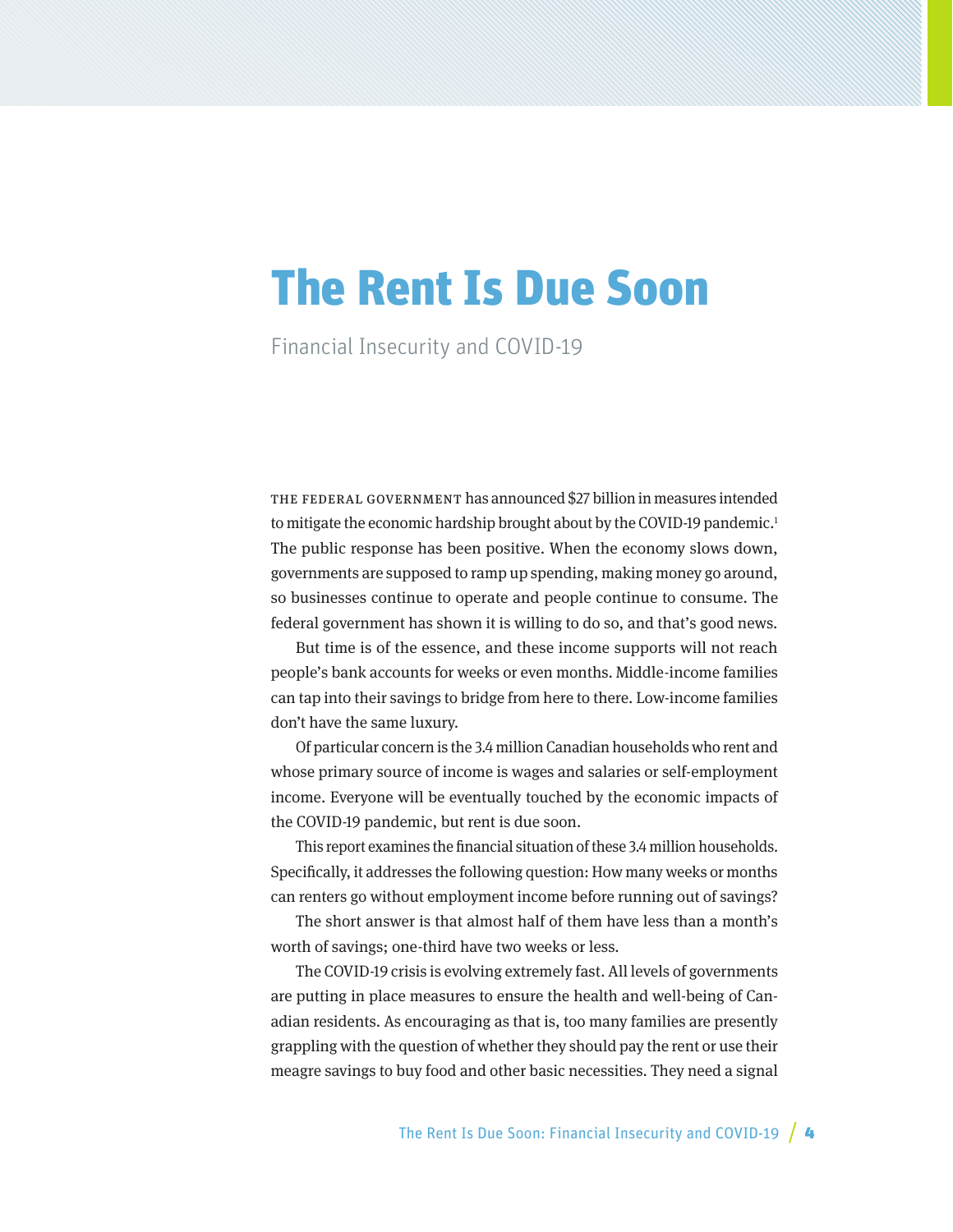#### <span id="page-4-0"></span>**FIGURE 1** Working tenant households, total savings relative to monthly income



**Source** Statistics Canada, Survey of Financial Security: Public Use Microdata File, 2016; calculations by the author.

from government that concrete help is on the way. They need governments to begin talking about rent deferral and rent forgiveness. The concluding section discusses what that could begin to look like in Canada.

#### **Living Paycheque to Paycheque**

Lack of affordability has become a common theme in Canada, as has the notion that a large share of Canadian households is living paycheque to paycheque. Using data from the most recent (2016) Statistics Canada's Survey of Financial Security (SFS), this section examines this reality more closely, paying particular attention to renters.

Across Canada, 3.4 million households whose primary source of income is either wages and salaries or self-employment don't own a home: they rent. They might receive additional income from government transfers, investments, and retirement pensions, but their primary source of income is employment or self-employment. They are working tenants.

Using the SFS public use microdata file, we added up all their liquid assets, which is the term economists use for investment that can be easily cashed out. This included money in regular bank accounts, tax-free savings accounts, and non-registered financial investments (mutual funds, bonds, stocks, income trusts, and other investment). It doesn't include registered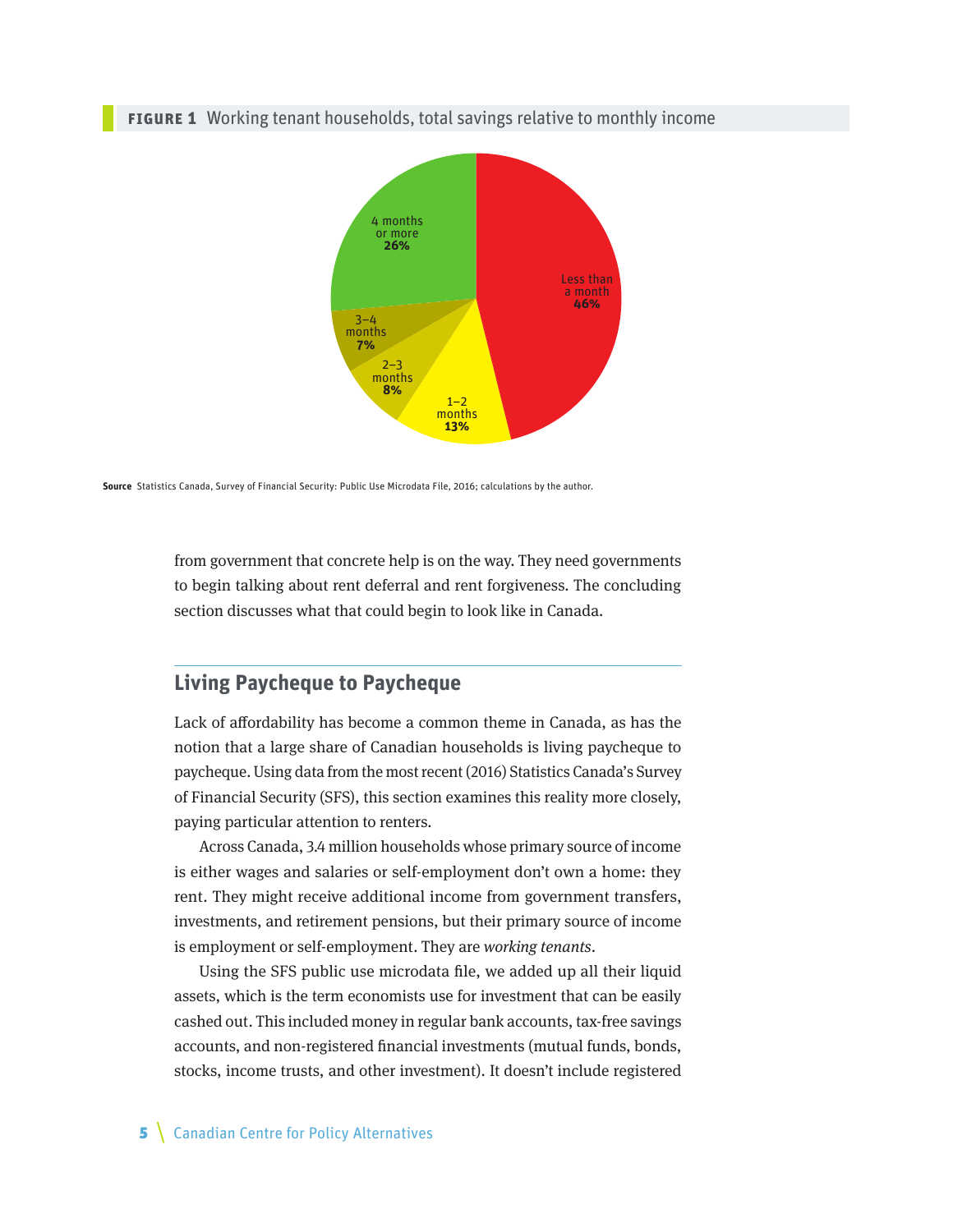

#### **Figure 2** Households with less than a month of savings, breakdown by weeks



retirement savings plans, which are taxable at a high rate, often partially or entirely locked-in, and overall harder to access. It also doesn't include property (e.g., a vehicle).

Next, we divided households' annual after-tax income by 12 and by 52, deriving their monthly and weekly income. This allowed us to calculate how many weeks' or months' worth of savings they have at their disposal. In other words, should they lose their jobs, and have their employment income drastically reduced, how many weeks can they weather without income supports?

Based on 2016 data, 46% of working tenant households have less than one month of employment income in savings.

An additional 13% of working tenant households have savings for one to two months, 8% for less than three months, and 7% for less than four months. Only slightly more than a quarter of them have more than four months' worth of employment income put away.

Roughly half of working renters don't have a month's worth of savings, but the picture gets even worse when we dig deeper into that group. As Figure 2 shows, 24% of working tenant households don't have a week's worth of savings, and 42% can't weather more than two weeks.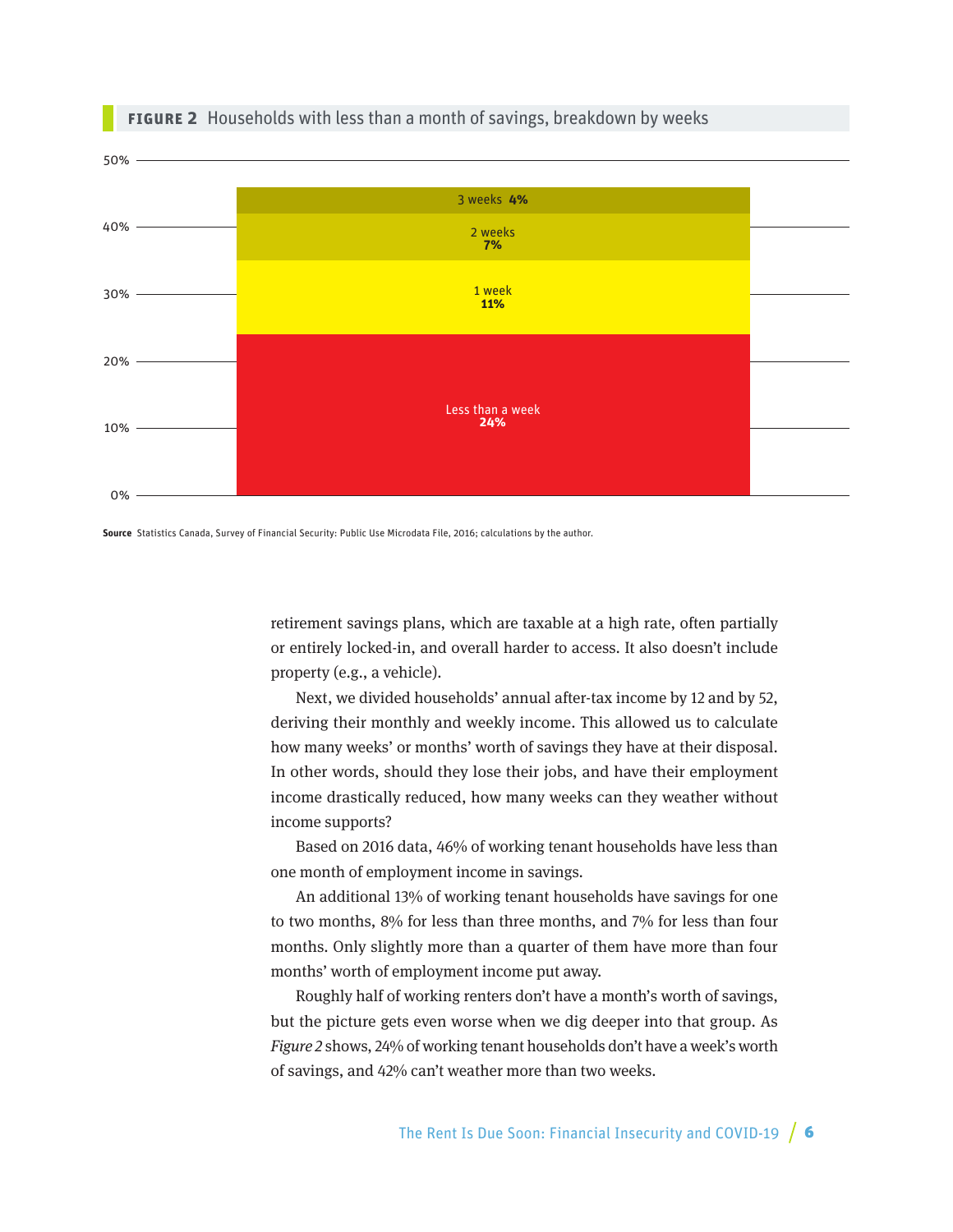<span id="page-6-0"></span>

#### **Figure 3** Share of working tenant households with less than a month of savings, by province (2016)

**Source** Statistics Canada, Survey of Financial Security: Public Use Microdata File, 2016; calculations by the author.

 Job loss, combined with even small delays in applying for programs or waiting the one-week period for Employment Insurance, immediately puts these families at risk of not making rent at the end of March, much less April.

### **A Coast-to-Coast Crisis**

High rents and working poverty are often thought of as urban issues, something that affects places like Toronto and Vancouver. That is not true in normal times,<sup>2</sup> and definitely not the case in the context of the COVID-19 pandemic.

The province-by-province breakdown displayed in Figure 3 shows that large proportions of renters in all parts of the country will be affected, in both the more urban and the more rural provinces. In fact, the less populated and less urban maritime provinces will be the hardest hit, proportionally.

The total number of households affected in each province is shown in Figure 4. These numbers mirror the overall distribution of the Canadian population, with the largest numbers in Ontario (521,000 households) and Quebec (416,000), and the smallest sums in Newfoundland (22,000 households) and Prince Edward Island (7,000 households).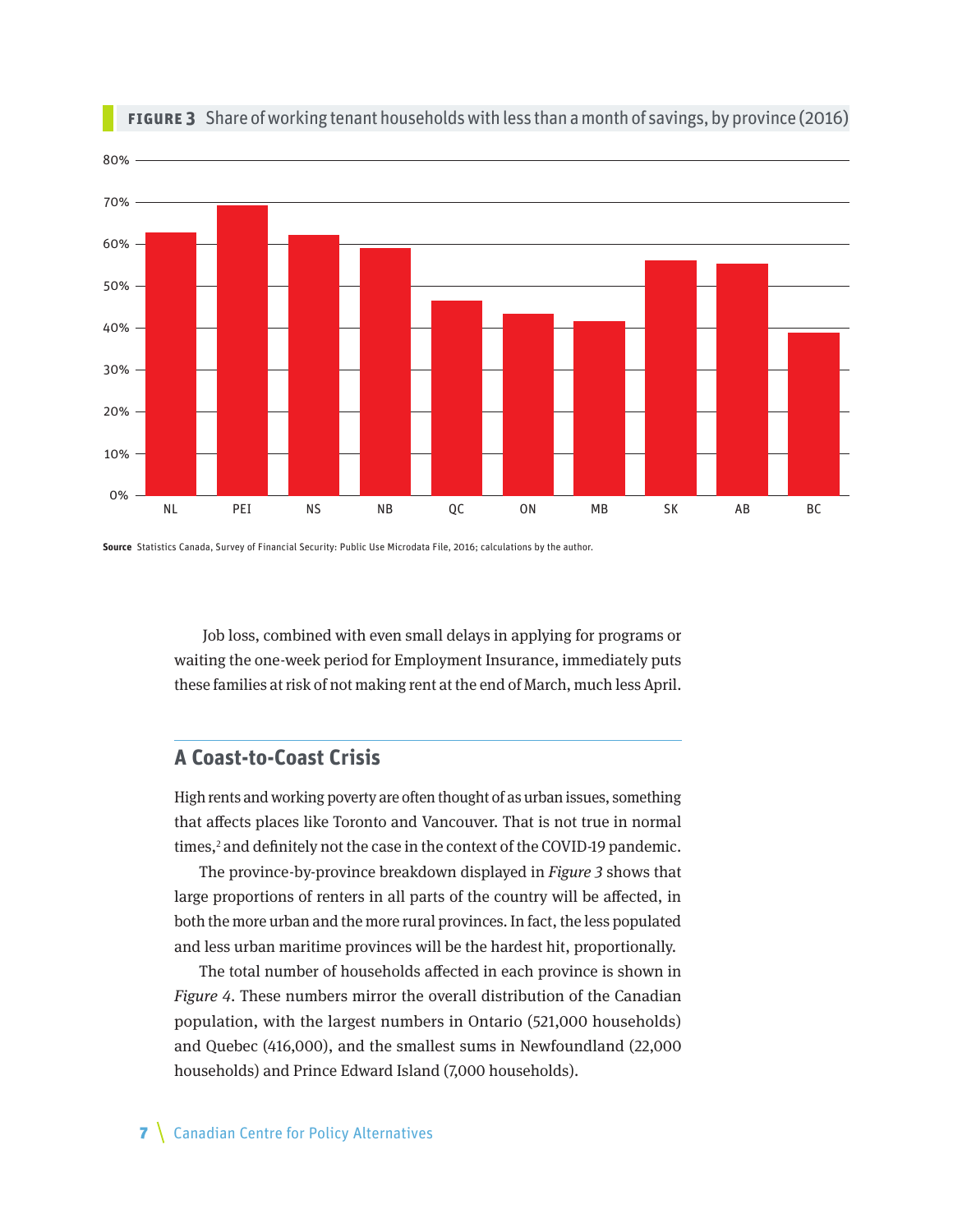<span id="page-7-0"></span>



**Source** Statistics Canada, Survey of Financial Security: Public Use Microdata File, 2016; calculations by the author.

The Appendix includes detailed province-by-province breakdowns.

## **The Grown-up Conversation: Rent Deferrals and Rent Forgiveness**

There are 3.4 million tenant households in Canada who depend on employment and self-employment income. The rent is due soon. And the question is, if they lose their jobs to COVID-19, even temporarily, what will they do with the little income they have managed to save? Should they sign a cheque to their landlords, or save the money for groceries and other basic necessities? That's an awful question to grapple with.

The Government of Canada's financial aid package included a measure to increase flexibility to defer mortgage payments on CMHC-insured mortgage loans to homeowners, and the six major banks in the country have announced supports that include six-month payment deferral for private mortgages.3 This is good news for many families, but nothing has been said about those who rent.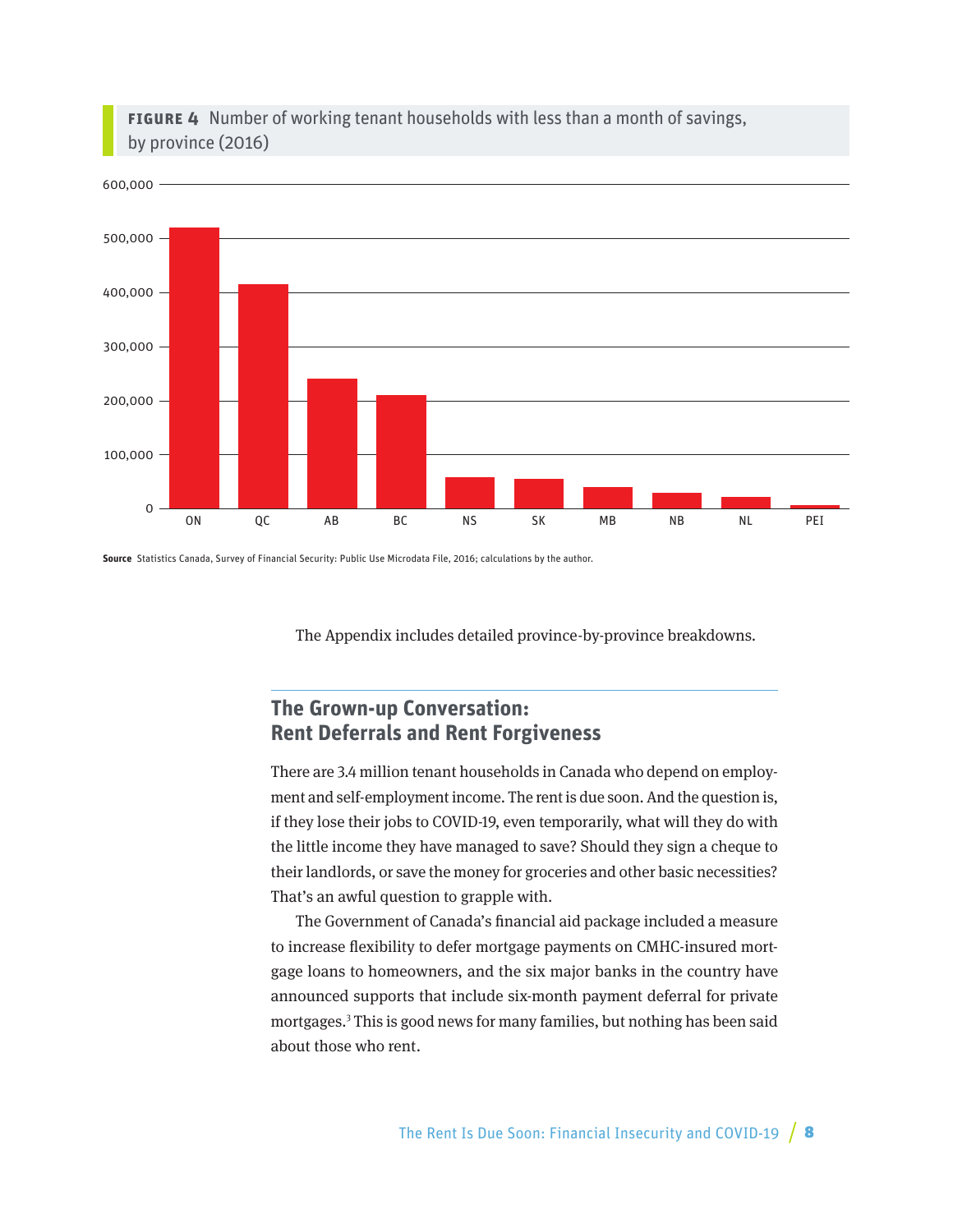As of the time of writing, Ontario, Nova Scotia, and Quebec have announced a moratorium on evictions. British Columbia has announced a partial moratorium that applies only to government-owned housing.

These are necessary immediate responses, and other provinces must follow suit, but a ban on evictions doesn't address the fact that tenants who have already lost their jobs due to COVID-19 will have a hard time making rent on March 31.

The findings in this report show the magnitude of the need. Tenants don't have enough financial cushion to pay next month's rent. And once they are back to work, they won't be able to pay arrears, given how little they were able to save in normal times.

The federal government and its provincial counterparts need a plan, or several plans. There are many types of tenants, and many types of landlords, and rent deferral and forgiveness programs will have to be fair and work for everyone.

The federal government needs to get money into people's hands as soon as possible. The announced income supports through the Goods and Services Tax (GST) credit and the Canadian Child Benefit are great measures, but, as it has been demonstrated here, many families can't wait until May. Moreover, and in addition to has been announced to date, the federal government could add a GST supplement to low-income and unemployed renters.

As part of their own relief packages, provincial governments should exempt unemployed low-income households from rent in governmentowned and non-for-profit housing, which would be done through transfers to municipal governments.

Rent subsidies and allowances should be increased to cover higher shares of rents, or all of it. People who had a hard time paying rent before will surely need more support now.

Landlords should have access to business aid packages, while also being asked to contribute their share and absorb partial losses.

It will not be an easy conversation. We'd better start it now.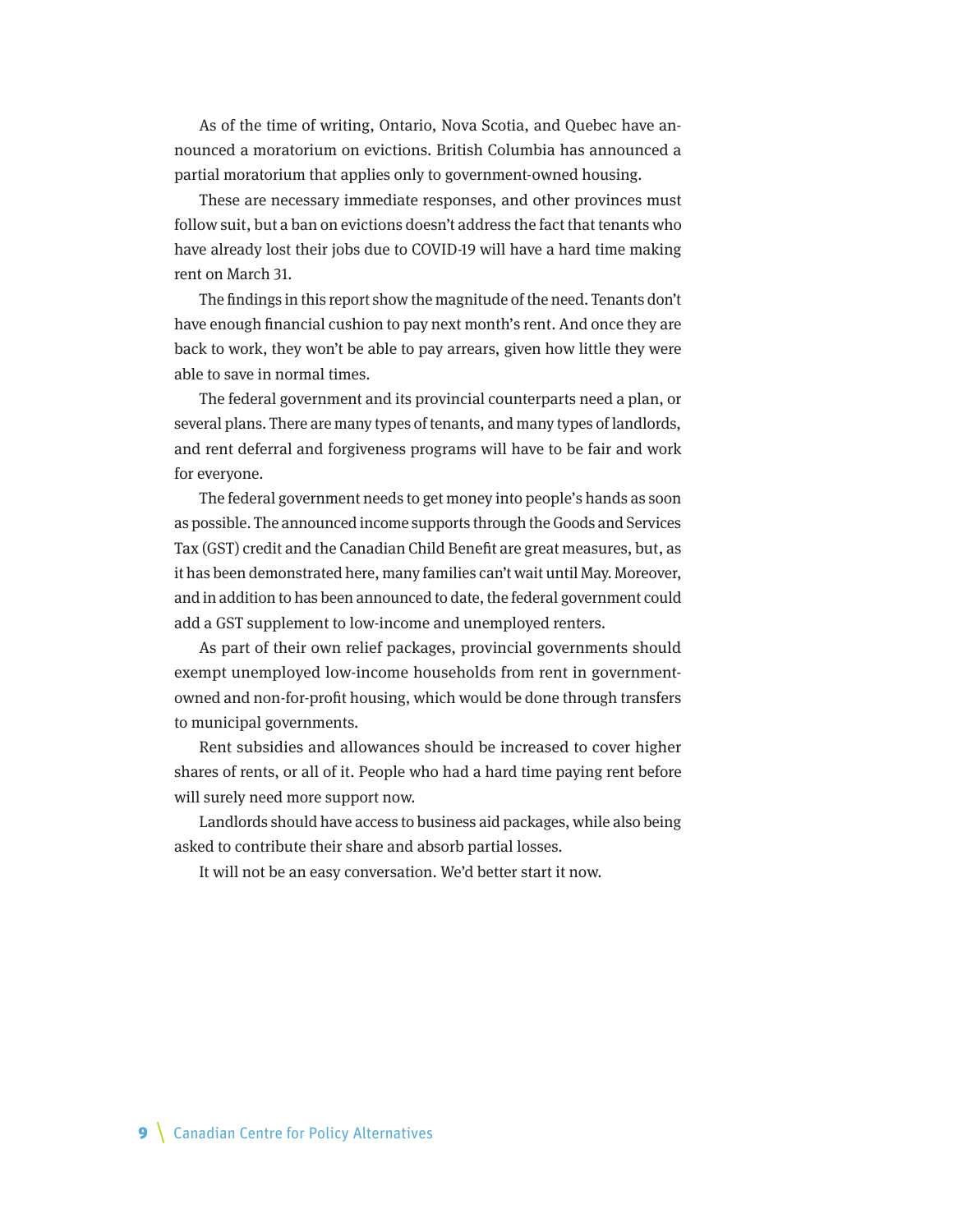## <span id="page-9-0"></span>Notes

**1** Department of Finance Canada, "Canada's COVID-19 Economic Response Plan: Support for Canadians and Businesses," March 2020.

**2** David Macdonald, "Unaccommodating: Rental Housing Wage in Canada. Canadian Centre for Policy Alternatives," Canadian Centre for Policy Alternatives, July 2019.

**3** Newswire, "Canada's Six Biggest Banks Take Decisive Action to Help Customers Impacted by COVID-19," March 17, 2020.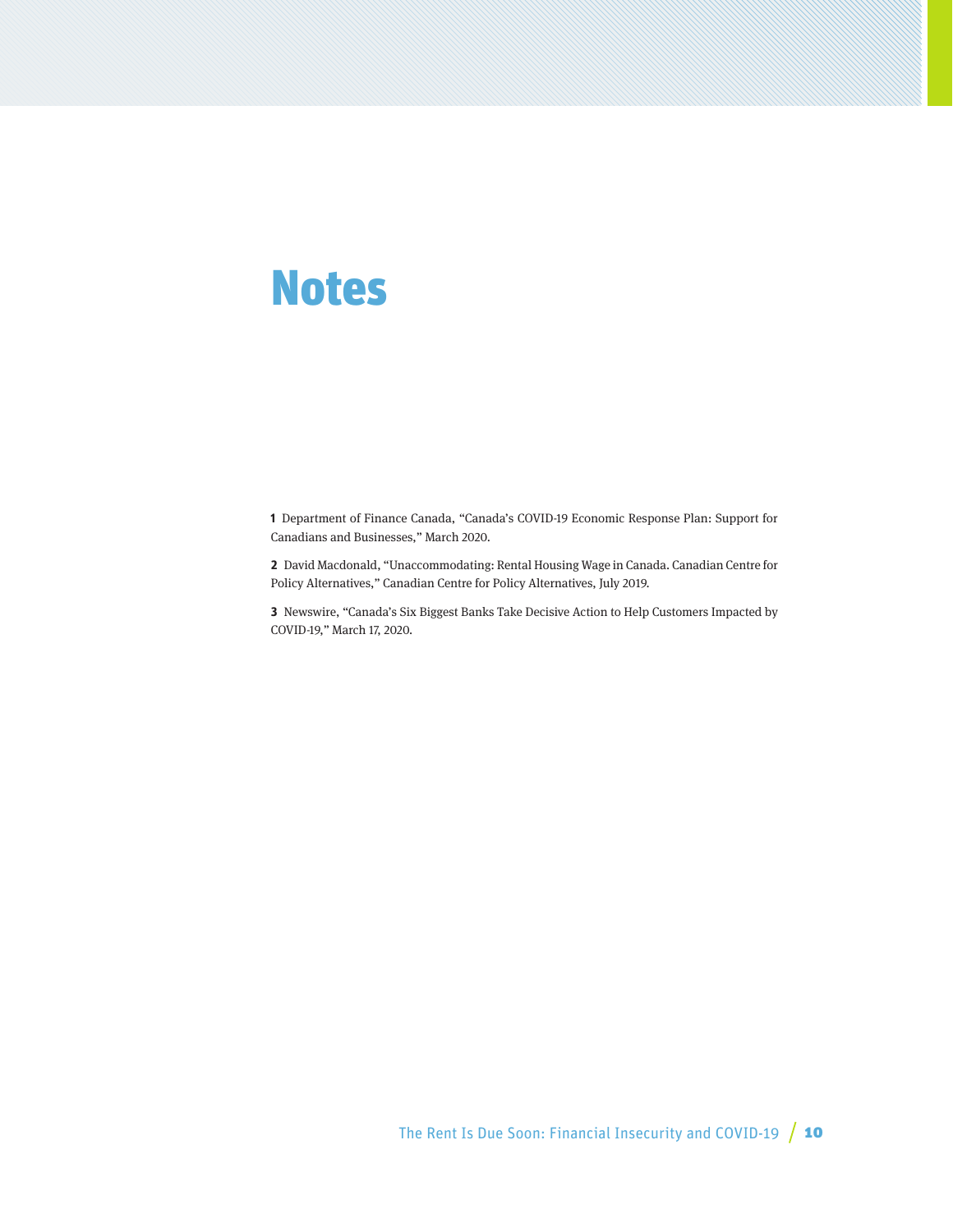# <span id="page-10-0"></span>Appendix

## **Table 1** Working tenant households, total savings relative to monthly income, by province (2016)

|                             |               | Less than a month | 1-2 months | $2 - 3$ months           | $3-4$ months | 4 months or more |
|-----------------------------|---------------|-------------------|------------|--------------------------|--------------|------------------|
| <b>Newfoundland</b>         | Count         | 22,000            | 1,700      | 6,400                    | 500          | 4,600            |
|                             | $\%$          | 63%               | 5%         | 18%                      | 2%           | 13%              |
| <b>Prince Edward Island</b> | Count         | 7,300             | 500        | $\overline{\phantom{a}}$ | 200          | 2,500            |
|                             | $\%$          | 69%               | 5%         | 0%                       | 2%           | 23%              |
| <b>Nova Scotia</b>          | Count         | 58,900            | 10,100     | 8,000                    | 1,000        | 16,700           |
|                             | $\%$          | 62%               | 11%        | 8%                       | 1%           | 18%              |
| <b>New Brunswick</b>        | Count         | 30,400            | 6,600      | 6,200                    | 2,200        | 6,100            |
|                             | $\%$          | 59%               | 13%        | 12%                      | 4%           | 12%              |
| <b>Quebec</b>               | Count         | 416,400           | 130,600    | 77,100                   | 74,000       | 197,600          |
|                             | $\frac{0}{0}$ | 47%               | 15%        | 9%                       | 8%           | 22%              |
| <b>Ontario</b>              | Count         | 521,000           | 160,200    | 83,300                   | 84,200       | 352,600          |
|                             | $\frac{0}{0}$ | 43%               | 13%        | 7%                       | 7%           | 29%              |
| <b>Manitoba</b>             | Count         | 40,500            | 10,100     | 14,700                   | 4,300        | 27,700           |
|                             | $\%$          | 42%               | 10%        | 15%                      | 4%           | 29%              |
| Saskatchewan                | Count         | 55,400            | 16,200     | 7,800                    | 2,300        | 17,000           |
|                             | $\%$          | 56%               | 16%        | 8%                       | 2%           | 17%              |
| <b>Alberta</b>              | Count         | 241,000           | 62,500     | 27,300                   | 17,800       | 87,100           |
|                             | $\frac{0}{0}$ | 55%               | 14%        | 6%                       | 4%           | 20%              |
| <b>British Columbia</b>     | Count         | 210,600           | 56,000     | 33,400                   | 47,600       | 193,600          |
|                             | $\%$          | 39%               | 10%        | 6%                       | 9%           | 36%              |

**Source** Statistics Canada, Survey of Financial Security: Public Use Microdata File, 2016; calculations by the author.

## 11 \ Canadian Centre for Policy Alternatives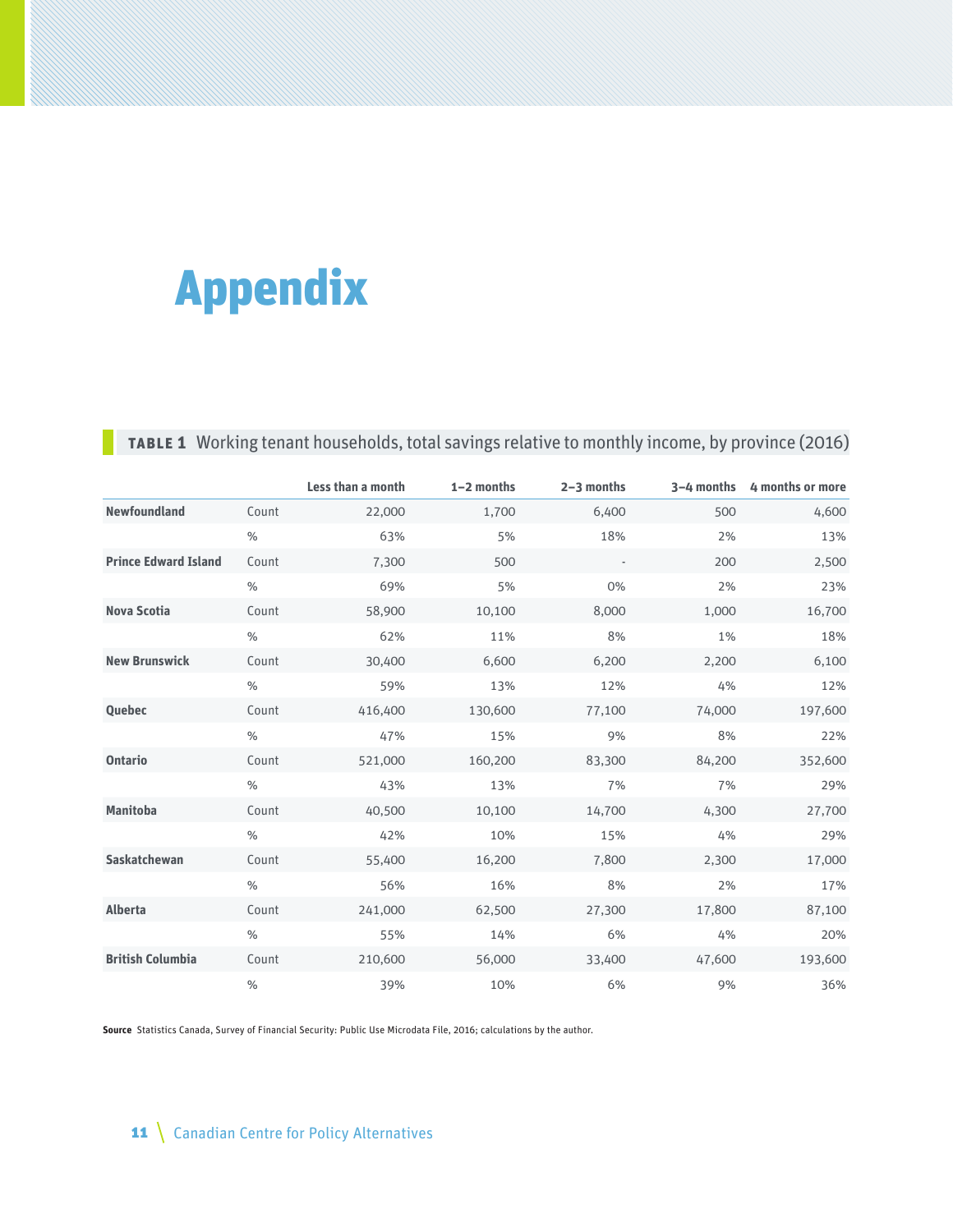## **Table 2** Working tenant households with less than a month of savings, breakdown by weeks, by province (2016)

|                             |       | Less than a week | 1 week  | 2 weeks | 3 weeks |
|-----------------------------|-------|------------------|---------|---------|---------|
| <b>Newfoundland</b>         | Count | 10,900           | 9,100   | 500     | 1,500   |
|                             | $\%$  | 31%              | 26%     | 1%      | 4%      |
| <b>Prince Edward Island</b> | Count | 4,900            | 800     | 1,100   | 200     |
|                             | $\%$  | 47%              | 8%      | 10%     | 2%      |
| <b>Nova Scotia</b>          | Count | 40,600           | 13,900  | 2,100   | 2,300   |
|                             | $\%$  | 43%              | 15%     | 2%      | 2%      |
| <b>New Brunswick</b>        | Count | 23,900           | 3,200   | 1,100   | 1,100   |
|                             | $\%$  | 46%              | 6%      | 2%      | 2%      |
| <b>Quebec</b>               | Count | 202,200          | 82,600  | 75,700  | 47,400  |
|                             | $\%$  | 23%              | 9%      | 9%      | 5%      |
| <b>Ontario</b>              | Count | 272,000          | 113,800 | 72,100  | 49,800  |
|                             | $\%$  | 23%              | 9%      | 6%      | 4%      |
| <b>Manitoba</b>             | Count | 23,500           | 9,800   | 5,200   | 1,200   |
|                             | $\%$  | 24%              | 10%     | 5%      | 1%      |
| <b>Saskatchewan</b>         | Count | 27,900           | 18,600  | 3,600   | 3,900   |
|                             | $\%$  | 28%              | 19%     | 4%      | 4%      |
| <b>Alberta</b>              | Count | 127,400          | 63,000  | 29,600  | 18,700  |
|                             | $\%$  | 29%              | 14%     | 7%      | 4%      |
| <b>British Columbia</b>     | Count | 97,000           | 55,000  | 33,600  | 14,000  |
|                             | $\%$  | 18%              | 10%     | 6%      | 3%      |

**Source** Statistics Canada, Survey of Financial Security: Public Use Microdata File, 2016; calculations by the author.